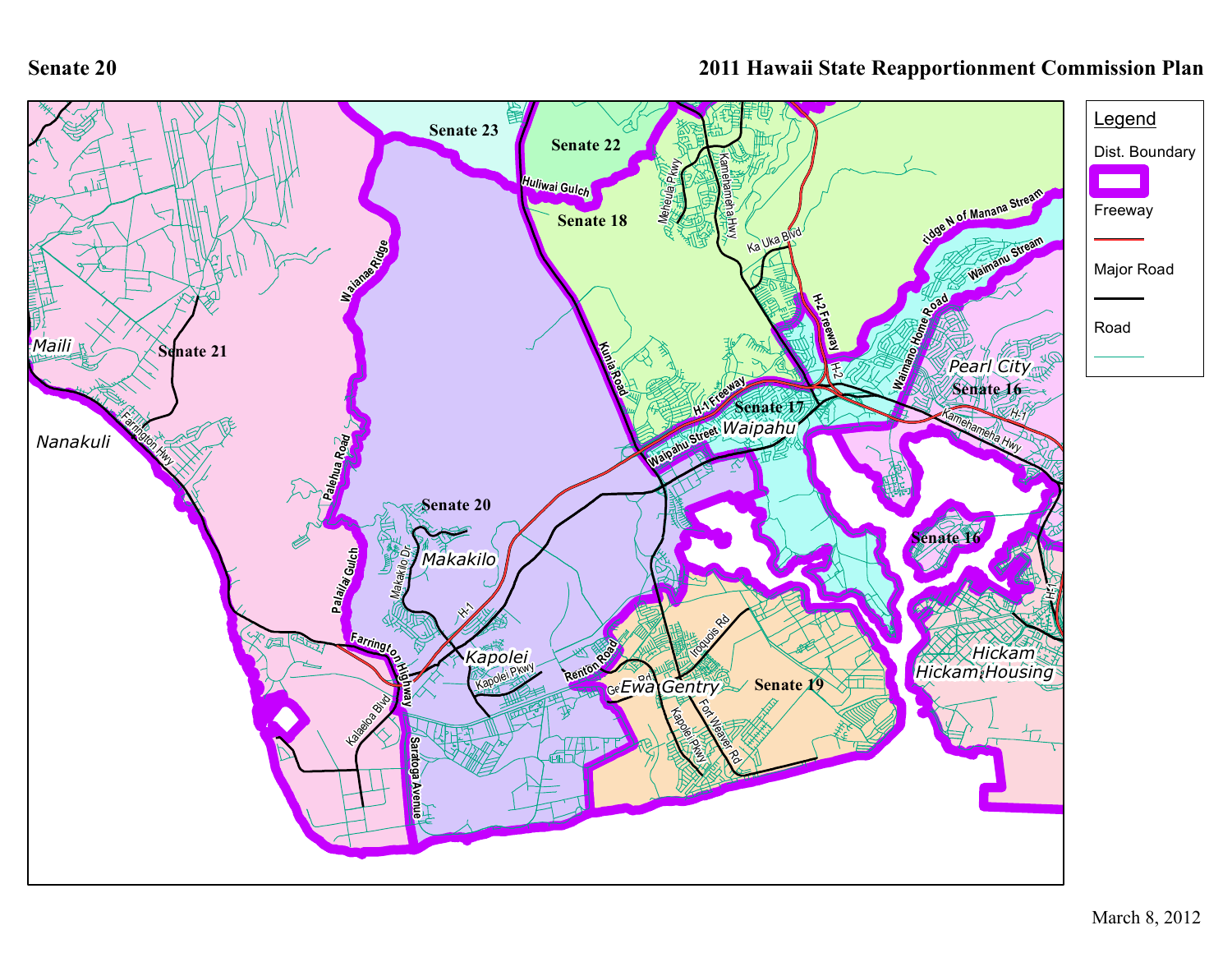**20TH SENATORIAL DISTRICT:** This district is comprised of the 42nd and portions of the 38th, 39th and 43rd Representative Districts and described as follows:

Beginning at the intersection of Waianae Ridge and Huliwai Gulch and running:

(1) Easterly along said gulch to Kunia Road;

(2) Southeasterly along said road to H-1 Freeway;

- (3) Southwesterly along said freeway to Fort Weaver Road;
- (4) Southeasterly along said road to Waipahu Street extension;
- (5) Northerly along said extension to Waipahu Street;
- (6) Northeasterly along said street to Waikele Road;
- (7) Southeasterly along said road to Pupupuhi Street;
- (8) Southerly along said street to Farrington Highway;
- (9) Easterly along said highway to Kapakahi Stream;
- (10) Southeasterly along said stream to Naval Reservation boundary;

(11) Easterly along said boundary to Waipahu Depot Street;

- (12) Southerly along said street to Naval Station Pearl Harbor boundary;
- (13) Westerly along said boundary to Kapakahi Stream;
- (14) Southerly along said stream to Oahu shoreline;
- (15) Westerly along said shoreline to Submerged water boundary within Pearl Harbor;
- (16) Westerly along said boundary to Oahu shoreline;
- (17) Southerly along said shoreline to West Loch Community Shoreline Park boundary;
- (18) Southerly along said boundary to Military Railroad;
- (19) Southerly along said railroad to unnamed road;
- (20) Southerly along said road(s) to Military Railroad;
- (21) Southwesterly along said railroad to Mango Tree Road;
- (22) Northwesterly along said road to Fort Weaver Road;
- (23) Southerly along said road to Ewa Villages Golf Course boundary;
- (24) Westerly along said boundary to old Mango Tree Road;
- (25) Southwesterly along said road to Park Row extension;
- (26) Southwesterly along said extension to Park Row;
- (27) Southerly along said row to Renton Road;
- (28) Southwesterly along said road to Ewa Villages CDP boundary;
- (29) Southerly along said boundary to Roosevelt Ave extension;
- (30) Easterly along said extension to Roosevelt Avenue;
- (31) Southeasterly along said avenue to Essex Road;
- (32) Southerly along said road to Ocean Pointe CDP boundary;
- (33) Southerly along said boundary to Naval Station Pearl Harbor boundary;
- (34) Southerly along said boundary to Oahu shoreline;
- (35) Westerly along said shoreline to Saratoga Avenue extension;
- (36) Northerly along said extension to Saratoga Avenue;
- (37) Northerly along said road to Barbers Point School boundary;
- (38) Northerly along said road to Barbers Point School boundary extension;
- (39) Northerly along said boundary to Kapolei CDP boundary;
- (40) Westerly along said boundary to Kalaeloa Boulevard;
- (41) Northerly along said boulevard to Farrington Highway;
- (42) Northwesterly along said highway to Palailai Gulch;